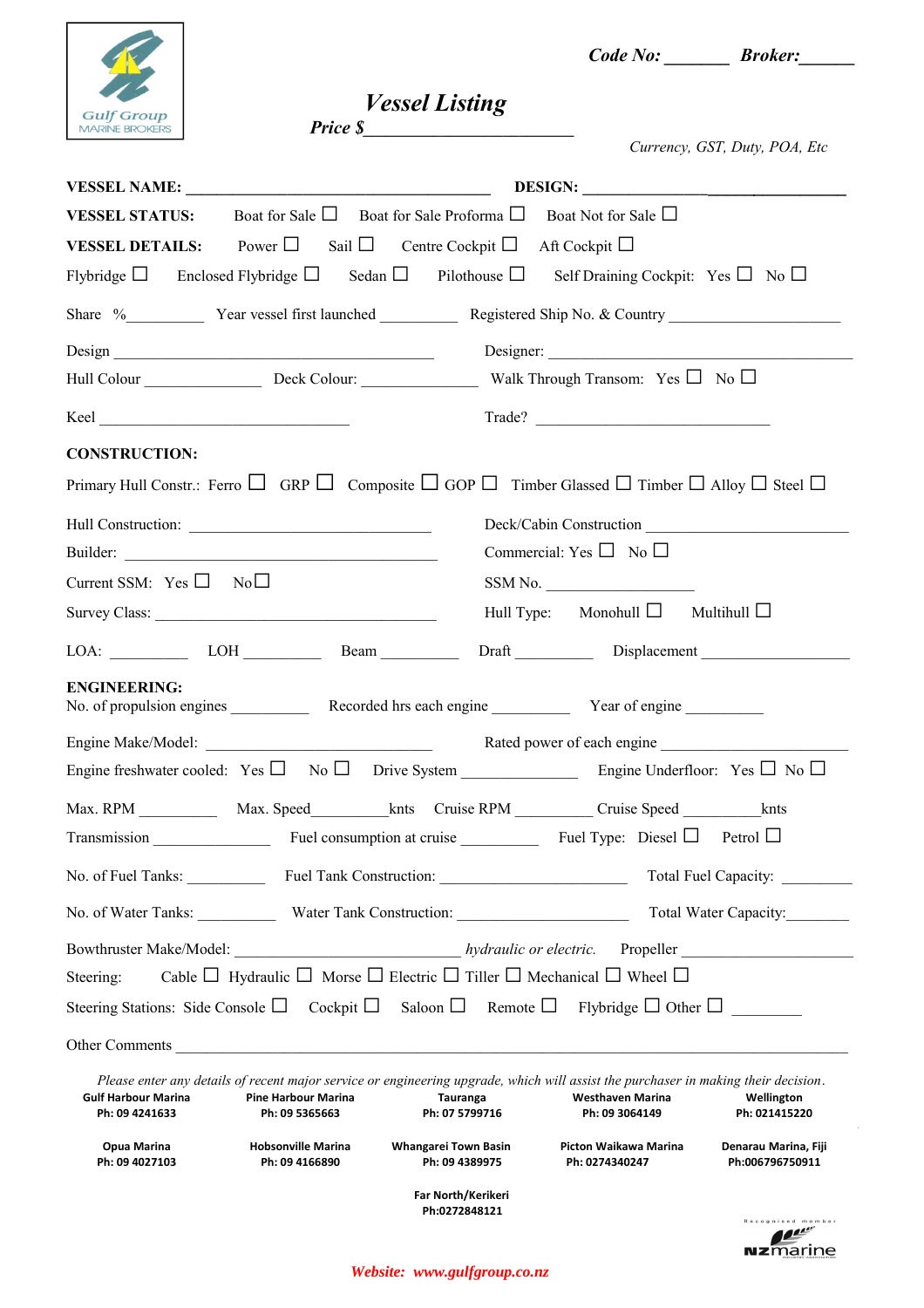| Code No: | <b>Broker:</b> |  |
|----------|----------------|--|
|          |                |  |

| <b>SAILS &amp; RIGGING:</b>                                                                                                                                                                                                                                                                                                                                                                                                                                                                                                                                                                                  |                                 |                                                                                                                                                           |
|--------------------------------------------------------------------------------------------------------------------------------------------------------------------------------------------------------------------------------------------------------------------------------------------------------------------------------------------------------------------------------------------------------------------------------------------------------------------------------------------------------------------------------------------------------------------------------------------------------------|---------------------------------|-----------------------------------------------------------------------------------------------------------------------------------------------------------|
| Rig Configuration: Sloop Fractional $\Box$ Sloop Masthead $\Box$ Ketch $\Box$ Schooner $\Box$ Yawl $\Box$                                                                                                                                                                                                                                                                                                                                                                                                                                                                                                    |                                 |                                                                                                                                                           |
| Cutter Rig: Yes $\Box$ No $\Box$ Spar Construction: Alloy $\Box$ Timber $\Box$ Carbon Fibre $\Box$ Steel $\Box$                                                                                                                                                                                                                                                                                                                                                                                                                                                                                              |                                 |                                                                                                                                                           |
| Rigging: Stainless Wire $\Box$ Galvanised Wire $\Box$ Rod $\Box$                                                                                                                                                                                                                                                                                                                                                                                                                                                                                                                                             |                                 |                                                                                                                                                           |
|                                                                                                                                                                                                                                                                                                                                                                                                                                                                                                                                                                                                              |                                 |                                                                                                                                                           |
| Furling Mainsail: Yes $\Box$ No $\Box$ In Mast $\Box$ Boom $\Box$ Furling Headsail: Yes $\Box$ No $\Box$                                                                                                                                                                                                                                                                                                                                                                                                                                                                                                     |                                 |                                                                                                                                                           |
|                                                                                                                                                                                                                                                                                                                                                                                                                                                                                                                                                                                                              |                                 |                                                                                                                                                           |
| Detail sail wardrobe being sold with vessel, eg Mainsail Dacron 1999, No.1 Genoa Kevlar 2000.                                                                                                                                                                                                                                                                                                                                                                                                                                                                                                                |                                 |                                                                                                                                                           |
| <b>ACCOMMODATION:</b>                                                                                                                                                                                                                                                                                                                                                                                                                                                                                                                                                                                        |                                 |                                                                                                                                                           |
|                                                                                                                                                                                                                                                                                                                                                                                                                                                                                                                                                                                                              |                                 |                                                                                                                                                           |
|                                                                                                                                                                                                                                                                                                                                                                                                                                                                                                                                                                                                              |                                 |                                                                                                                                                           |
|                                                                                                                                                                                                                                                                                                                                                                                                                                                                                                                                                                                                              |                                 |                                                                                                                                                           |
| Holding Tank: Yes $\Box$ No $\Box$ Lectrasan Yes $\Box$ No $\Box$                                                                                                                                                                                                                                                                                                                                                                                                                                                                                                                                            |                                 |                                                                                                                                                           |
| <b>Brief General Layout Description:</b> (Please complete)                                                                                                                                                                                                                                                                                                                                                                                                                                                                                                                                                   |                                 |                                                                                                                                                           |
|                                                                                                                                                                                                                                                                                                                                                                                                                                                                                                                                                                                                              |                                 |                                                                                                                                                           |
|                                                                                                                                                                                                                                                                                                                                                                                                                                                                                                                                                                                                              |                                 |                                                                                                                                                           |
|                                                                                                                                                                                                                                                                                                                                                                                                                                                                                                                                                                                                              |                                 |                                                                                                                                                           |
| <b>ELECTRONICS:</b><br>Make/Model                                                                                                                                                                                                                                                                                                                                                                                                                                                                                                                                                                            |                                 | Make/Model                                                                                                                                                |
| $\label{thm:VHF} \text{VHF: Yes} \ \Box \ \text{No} \ \Box \ \underline{\hspace{2cm}} \underline{\hspace{2cm}} \underline{\hspace{2cm}} \underline{\hspace{2cm}} \underline{\hspace{2cm}} \underline{\hspace{2cm}} \underline{\hspace{2cm}} \underline{\hspace{2cm}} \underline{\hspace{2cm}} \underline{\hspace{2cm}} \underline{\hspace{2cm}} \underline{\hspace{2cm}} \underline{\hspace{2cm}} \underline{\hspace{2cm}} \underline{\hspace{2cm}} \underline{\hspace{2cm}} \underline{\hspace{2cm}} \underline{\hspace{2cm}} \underline{\hspace{2cm}} \underline{\hspace{2cm}} \underline{\hspace{2cm}} \$ | SSB: Yes $\square$ No $\square$ | <u> 1989 - Johann Barn, mars ann an t-Amhain Aonaich an t-Aonaich an t-Aonaich ann an t-Aonaich ann an t-Aonaich</u>                                      |
| $Log/Speedo: Yes \Box No \Box$                                                                                                                                                                                                                                                                                                                                                                                                                                                                                                                                                                               |                                 | $\label{eq:Radar} \text{Radar: Yes} \ \Box \ \text{No} \ \Box \ \underline{\hspace{2cm}} \underline{\hspace{2cm}} \qquad \qquad \underline{\hspace{2cm}}$ |
| Rudder Angle: Yes $\Box$ No $\Box$                                                                                                                                                                                                                                                                                                                                                                                                                                                                                                                                                                           |                                 | Wind Speed: Yes $\Box$ No $\Box$                                                                                                                          |
| Autopilot: Yes $\Box$ No $\Box$                                                                                                                                                                                                                                                                                                                                                                                                                                                                                                                                                                              |                                 | GPS: Yes $\Box$ No $\Box$                                                                                                                                 |
| Chart Plotter: $Yes \Box No \Box$                                                                                                                                                                                                                                                                                                                                                                                                                                                                                                                                                                            |                                 | Depth Sounder: $Yes \Box No \Box$                                                                                                                         |
| Fish Finder: Yes $\Box$ No $\Box$                                                                                                                                                                                                                                                                                                                                                                                                                                                                                                                                                                            |                                 | Nav. Aids Details                                                                                                                                         |
| Stereo: Yes $\Box$ No $\Box$                                                                                                                                                                                                                                                                                                                                                                                                                                                                                                                                                                                 |                                 | $CD$ Player: Yes $\Box$ No $\Box$                                                                                                                         |
| $TV: Yes \Box No \Box$                                                                                                                                                                                                                                                                                                                                                                                                                                                                                                                                                                                       |                                 | VCR: $Yes \Box No \Box$                                                                                                                                   |
|                                                                                                                                                                                                                                                                                                                                                                                                                                                                                                                                                                                                              |                                 |                                                                                                                                                           |
| Other Extras: Yes $\Box$ No $\Box$<br><b>EQUIPMENT:</b>                                                                                                                                                                                                                                                                                                                                                                                                                                                                                                                                                      |                                 |                                                                                                                                                           |
|                                                                                                                                                                                                                                                                                                                                                                                                                                                                                                                                                                                                              |                                 |                                                                                                                                                           |
|                                                                                                                                                                                                                                                                                                                                                                                                                                                                                                                                                                                                              |                                 |                                                                                                                                                           |
| Capstan: Yes $\Box$ No $\Box$ Type $\Box$                                                                                                                                                                                                                                                                                                                                                                                                                                                                                                                                                                    |                                 |                                                                                                                                                           |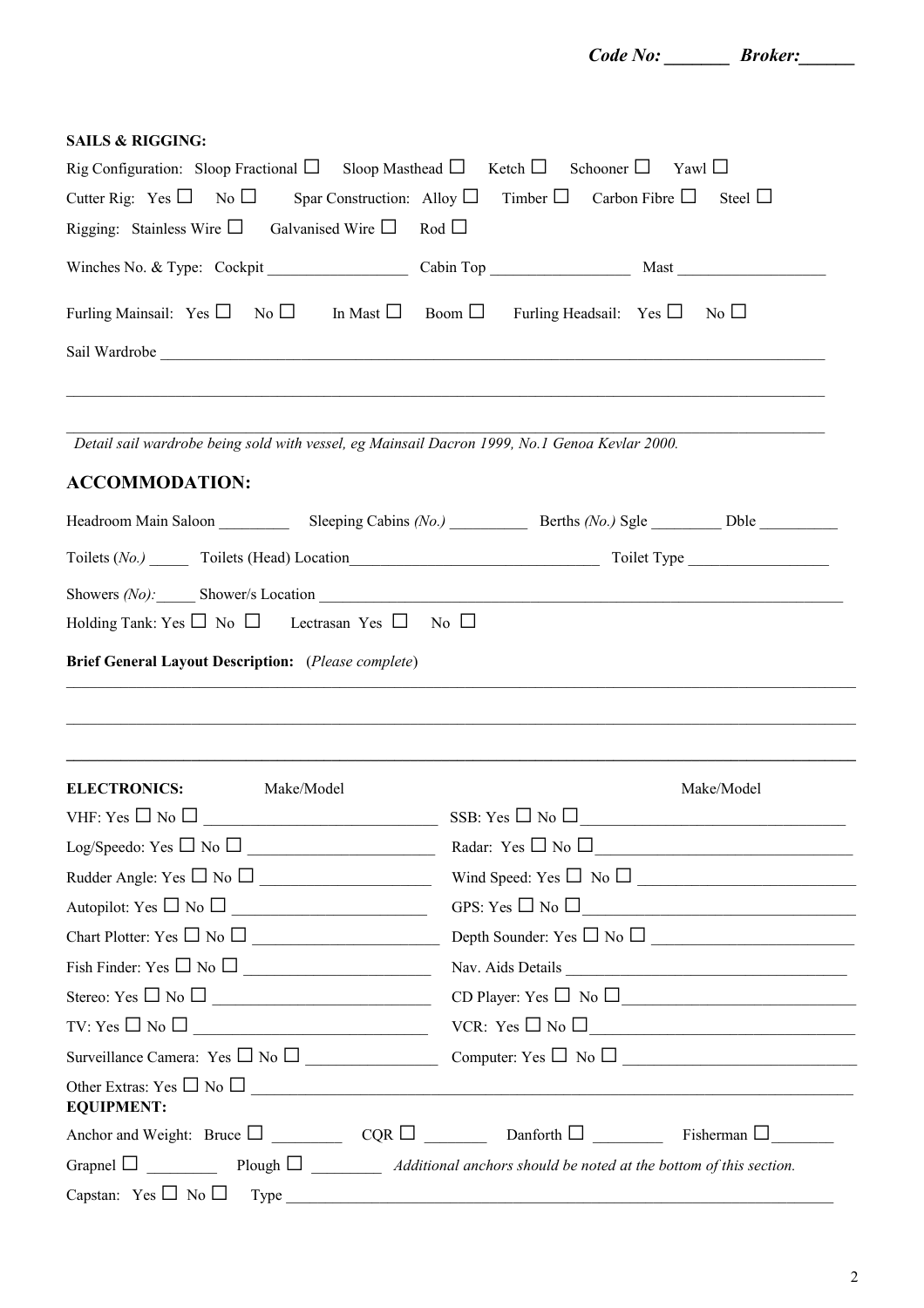|                                                                                                                                                                                                                                                                                                                                                                           |              |                 | Fire Ext. $(No.)$ Fenders $(No.)$                     |
|---------------------------------------------------------------------------------------------------------------------------------------------------------------------------------------------------------------------------------------------------------------------------------------------------------------------------------------------------------------------------|--------------|-----------------|-------------------------------------------------------|
| Barometer Yes $\Box$ No $\Box$ Game Rigged Yes $\Box$ No $\Box$ Game Chair Yes $\Box$ No $\Box$                                                                                                                                                                                                                                                                           |              |                 |                                                       |
| Compass $(No.)$ Brand $\overline{\qquad \qquad }$                                                                                                                                                                                                                                                                                                                         |              |                 | Clock Yes $\Box$ No $\Box$ Spray Dodger Yes $\Box$ No |
|                                                                                                                                                                                                                                                                                                                                                                           |              |                 |                                                       |
| Lifebuoy (No.) Danbuoy Yes $\Box$ No $\Box$ BBQ                                                                                                                                                                                                                                                                                                                           |              |                 |                                                       |
|                                                                                                                                                                                                                                                                                                                                                                           |              |                 |                                                       |
| <b>ELECTRICS:</b>                                                                                                                                                                                                                                                                                                                                                         |              |                 |                                                       |
|                                                                                                                                                                                                                                                                                                                                                                           |              |                 |                                                       |
| Genset 1 _______________ kw _______ Est Hrs _________________________Genset 1 _______________________ kw ______ Est Hrs _______________                                                                                                                                                                                                                                   |              |                 |                                                       |
| Current Electrical WOF Yes $\square$ No $\square$ Shore Power Connection Yes $\square$ No $\square$                                                                                                                                                                                                                                                                       |              |                 |                                                       |
| Other and the contract of the contract of the contract of the contract of the contract of the contract of the contract of the contract of the contract of the contract of the contract of the contract of the contract of the<br>Please provide any other details relating to the electrical system which you consider will assist the purchaser in making a<br>decision. |              |                 |                                                       |
| <b>GALLEY:</b>                                                                                                                                                                                                                                                                                                                                                            |              |                 |                                                       |
| Location $Up \Box$ Down $\Box$ Forward $\Box$ Aft $\Box$ Galley Equipment Yes $\Box$ No $\Box$ Some $\Box$                                                                                                                                                                                                                                                                |              |                 |                                                       |
|                                                                                                                                                                                                                                                                                                                                                                           |              |                 |                                                       |
|                                                                                                                                                                                                                                                                                                                                                                           |              |                 |                                                       |
| Fridge Operating System<br>Fridges $(No)$                                                                                                                                                                                                                                                                                                                                 |              |                 |                                                       |
| $LPG \Box$ Kerosine $\Box$ Electric $\Box$<br>Stove Fuel<br>Stove Description                                                                                                                                                                                                                                                                                             | Meths $\Box$ |                 | Solid $\Box$ White Spirit $\Box$ Dish Washer $\Box$   |
|                                                                                                                                                                                                                                                                                                                                                                           |              |                 | Clothes Washer                                        |
| Ice Maker                                                                                                                                                                                                                                                                                                                                                                 |              |                 | Clothes Dryer                                         |
| Other<br>Please provide any other details relating to the Galley/Laundry which you consider will assist the purchaser.                                                                                                                                                                                                                                                    |              |                 |                                                       |
| FEATURES: New York Contract the Contract of the Contract of the Contract of the Contract of the Contract of the Contract of the Contract of the Contract of the Contract of the Contract of the Contract of the Contract of th                                                                                                                                            |              |                 |                                                       |
|                                                                                                                                                                                                                                                                                                                                                                           |              |                 |                                                       |
|                                                                                                                                                                                                                                                                                                                                                                           |              |                 |                                                       |
| Attached<br>Digital Cam $\Box$<br>PHOTOS:<br>⊔                                                                                                                                                                                                                                                                                                                            |              | Email<br>$\Box$ | To Come $\Box$                                        |